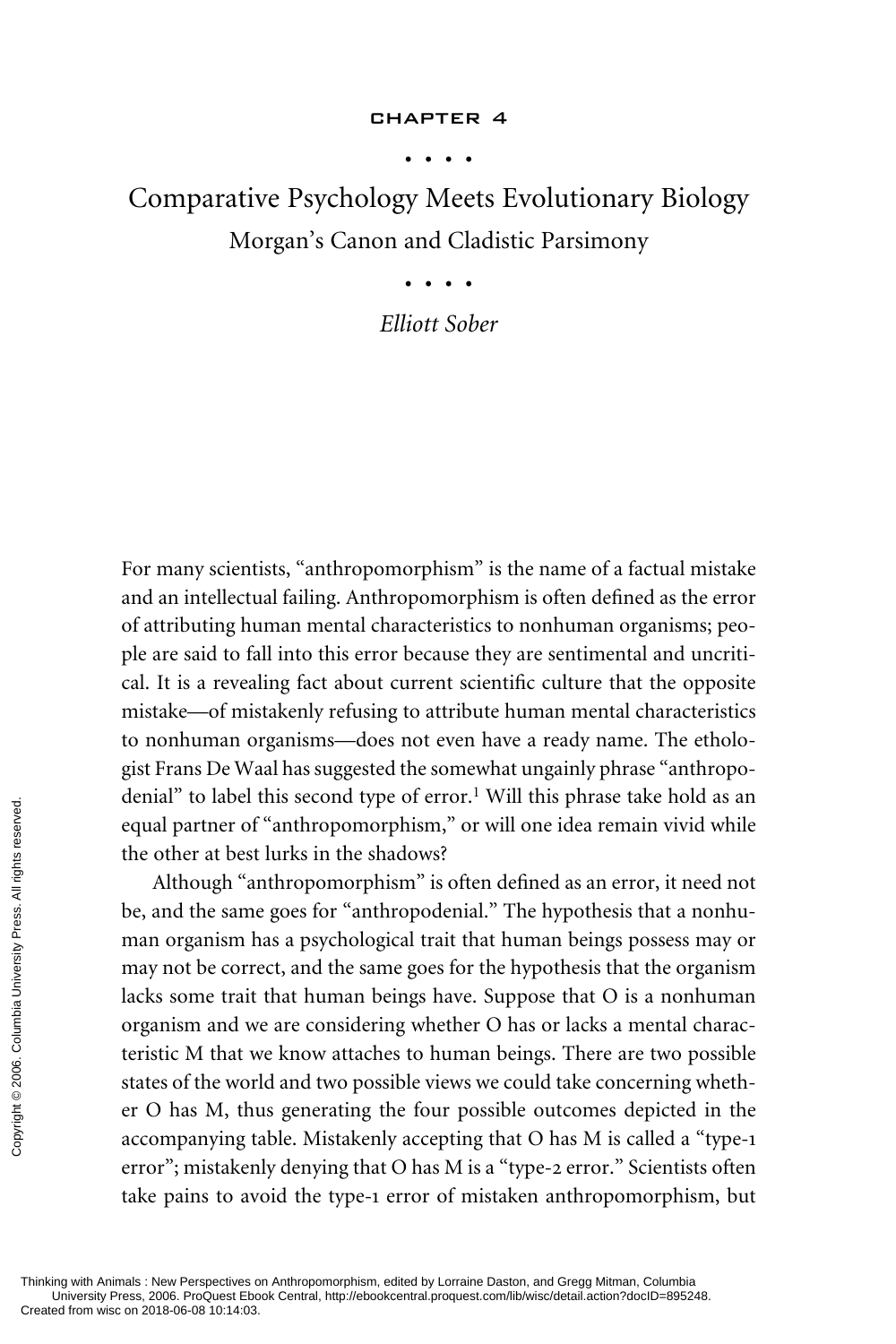they often seem less concerned about avoiding the type-2 error of mistaken anthropodenial. Why?

This question can be posed both sociologically and logically. The former construal of the question would lead us to consider the cultural factors that have produced this unequal emphasis in scientific thinking. A full discussion of the historical development of science's wariness about anthropomorphism is a project much larger than I can undertake here. However, I do want to note that the type-1 error of mistaken anthropomorphism is often taken to reflect a kind of tenderheartedness, whereas the type-2 error of mistaken anthropodenial is supposed to reveal a kind of tough-mindedness. Supposedly, it is mere sentimentality to think that your pet has mental states, but it is a sign of strength, not weakness, to resist this temptation. Emphasis on the error of anthropomorphism and a relative lack of attention to the opposite error is part of a more general pattern in scientific culture in which tough-mindedness is valued.<sup>2</sup>

In this essay, I want to discuss an important episode in the development of science's asymmetric attitude towards anthropomorphism and anthropodenial. My approach will be both historical and conceptual. Psychologists have for a long time guarded against the risk of anthropomorphism by invoking a methodological principle that the nineteenth century comparative psychologist C. Lloyd Morgan stated and defended in his *Introduction to Comparative Psychology*: "In no case may we interpret an action as the outcome of the exercise of a higher psychical faculty, if it can be interpreted as the outcome of the exercise of one which stands lower in the psychological scale."3 Morgan called this his "canon," and the name has stuck. Morgan gave an interesting defense of his principle, which I'll describe and evaluate.

|  | TABLE 4.1                                    |                            |                              |                           |
|--|----------------------------------------------|----------------------------|------------------------------|---------------------------|
|  |                                              |                            | Possible states of the world |                           |
|  |                                              |                            | $O$ lacks $M$                | $O$ has $M$               |
|  | Possible<br>conclusions<br>one might<br>draw | Deny that<br>$O$ has $M$   | valid<br>anthropodenial      | type-2 error              |
|  |                                              | Accept that<br>$O$ has $M$ | type-1 error                 | valid<br>anthropomorphism |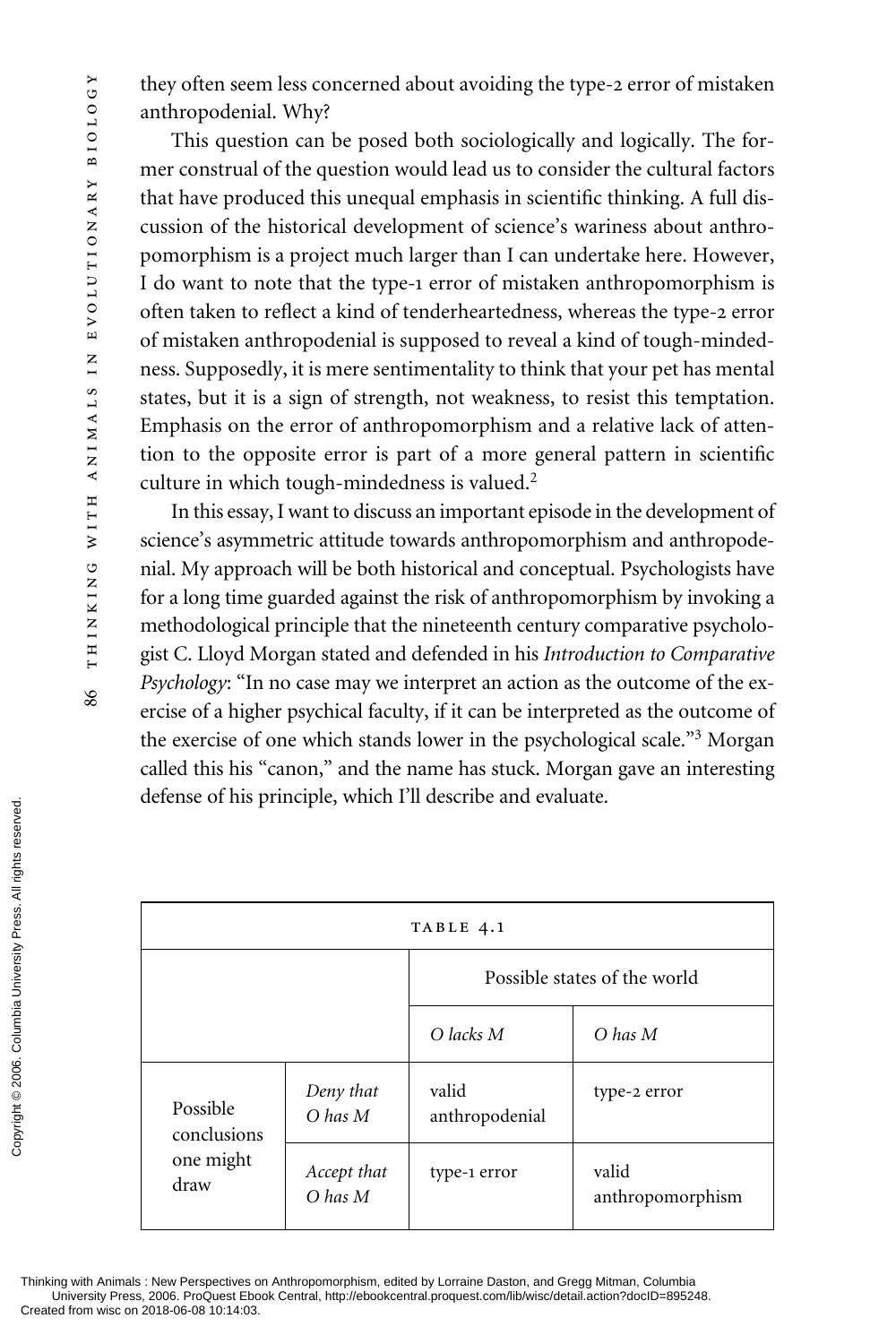To understand Morgan's canon historically, we must understand what Morgan was reacting *against*. Darwin had argued for the mental continuity of human and nonhuman organisms. His chosen successor, George Romanes, continued to emphasize this idea. Darwin's objective was to show that evolutionary ideas apply to mental characteristics no less than they apply to morphological and physiological traits. If all living things are related genealogically, we can locate the emergence of novelties in the interior branches of phylogenetic trees in which the tips represent current species and interior nodes represent common ancestors. Given the fact of common ancestry and the gradualism that was part of Darwin's conception of natural selection, contemporary species should exhibit similarities.<sup>4</sup> Bringing this evolutionary point of view to bear on mental phenomena therefore meant that psychological continuities had to be found between human beings and the rest of nature.

Darwin and Romanes developed this point about psychological evolution by relating anecdotes about animal behavior that were saturated with anthropomorphism.<sup>5</sup> For example, in chapter 2 of *The Descent of Man*, Darwin tells stories about animal behavior to support the claim that language, self-consciousness, an aesthetic sense, and belief in God are qualitatively similar (though not identical) with mental faculties found in nonhuman organisms. Here is a characteristic passage:

The tendency in savages to imagine that natural objects and agencies are animated by spiritual or living essences, is perhaps illustrated by a little fact which I once noticed: my dog, a full-grown and very sensible animal, was lying on the lawn during a hot and still day; but at a little distance a slight breeze occasionally moved an open parasol, which would have been wholly disregarded by the dog, had any one stood near it. As it was, every time that the parasol slightly moved, the dog growled fiercely and barked. He must, I think, have reasoned to himself in a rapid and unconscious manner, that movement without any apparent cause indicated the presence of some strange living agent, and no stranger had a right to be on his territory.<sup>6</sup>

Morgan also wished to uphold the evolutionary hypothesis that all life is genealogically related, but he saw that the case for evolution does not require one to gloss over the differences that separate human beings and the rest of nature. One branch of a phylogenetic tree can develop novelties that do not emerge in others; a shared genealogy does not require that there be no qualitative differences among the traits exhibited by related species.<sup>7</sup> CREAT THINKING WITH ANIMMIS: New Perspectives on 2018-06-08 10:14:03.<br>Created from wisc on 2018-06-08 10:14:03.<br>Created from wisc on 2018-06-08 10:14:03.<br>Created from wisc on 2018-06-08 10:14:03.

Although this insight of Morgan's accords well with a modern evolutionary point of view, there is something decidedly *un*modern about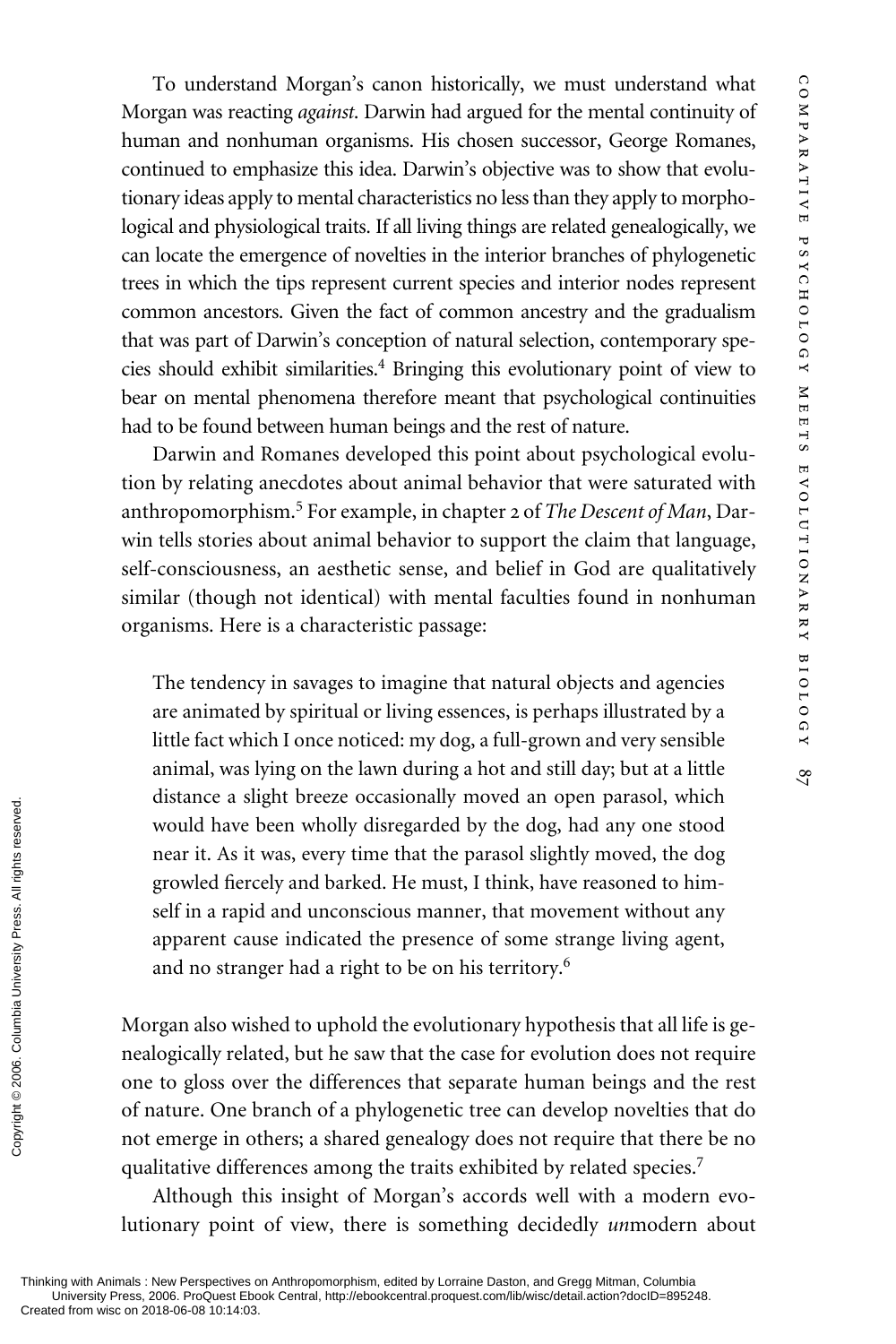88

Morgan's ideas on the foundations of psychology. Like many psychologists writing at the time, Morgan maintained that attributing mental states to others depends on an introspective examination of one's self. When I raise a cup to my lips, this is because I believe that the cup contains a palatable liquid that I desire to drink. When I see another human being perform the same action, I infer a similar mental cause. Morgan saw that this pattern of inference extends across species boundaries. What Morgan termed the "double inductive method" leads one to interpret the behavior of organisms in other species as stemming from the same causes that move human beings to action. However, Morgan did not conclude that this induction *justifies* anthropomorphism—on the contrary, he thought it gives rise to a *bias*—the bias of anthropomorphism.

This bias requires a counterbalance, and that was the role that the canon played in Morgan's thought.<sup>8</sup> Morgan believed that the *simplest* hypothesis would be that other organisms are just like us. If I drink water because I believe that water is thirst quenching and want to stop being thirsty, then the simplest inference is that other organisms drink water for the very same reason.<sup>9</sup> It is Morgan's canon that leads one to ask whether drinking behavior in other species can be explained by a psychological mechanism that is "lower" than the beliefs and desires that animate human beings. If the behavior *can* be so explained, then it *should* be so explained. We should conclude that other organisms are *not* like us psychologically. The proximate mechanism that causes drinking in human beings differs from the mechanisms at work in other organisms.

Seen in this historical context, it is evident that Morgan's canon served a useful function; it provided a needed corrective to naive anthropomorphism. The effect of using the canon is that the chance of type-1 error is reduced. However, this point is not enough to justify the canon. After all, type-2 error is error too. Although the canon helps one avoid the bias of anthropomorphism, the question needs to be asked as to whether the canon introduces an opposite bias of its own. If nonhuman organisms really *are* like us in certain respects, the canon may lead us to miss this fact about nature. The canon would not make sense if it merely avoided one bias by falling prey to another. $10$ Experimentation of the columbia University Press, 2006. ProQuest Ebo<br>Created from wisc on 2018-06-08 10:14:03.<br>Created from wisc on 2018-06-08 10:14:03.<br>Created from wisc on 2018-06-08 10:14:03.

Morgan did not claim that the canon is justified simply because it reduces the chance of type-1 error. Rather, he argues that the canon has a specifically evolutionary justification. He formulates the problem of justification by asking the reader to consider three "divergently ascending grades of organisms." Species *a*, which represents man, has ascended to a higher level than *b*, which represents dogs, and *b* has risen higher than some other species, *c*. Each of these organisms may exhibit to some degree each of three "ascending facul-

Thinking with Animals : New Perspectives on Anthropomorphism, edited by Lorraine Daston, and Gregg Mitman, Columbia University Press, 2006. ProQuest Ebook Central, http://ebookcentral.proquest.com/lib/wisc/detail.action?docID=895248.<br>Created from wisc on 2018-06-08 10:14:03.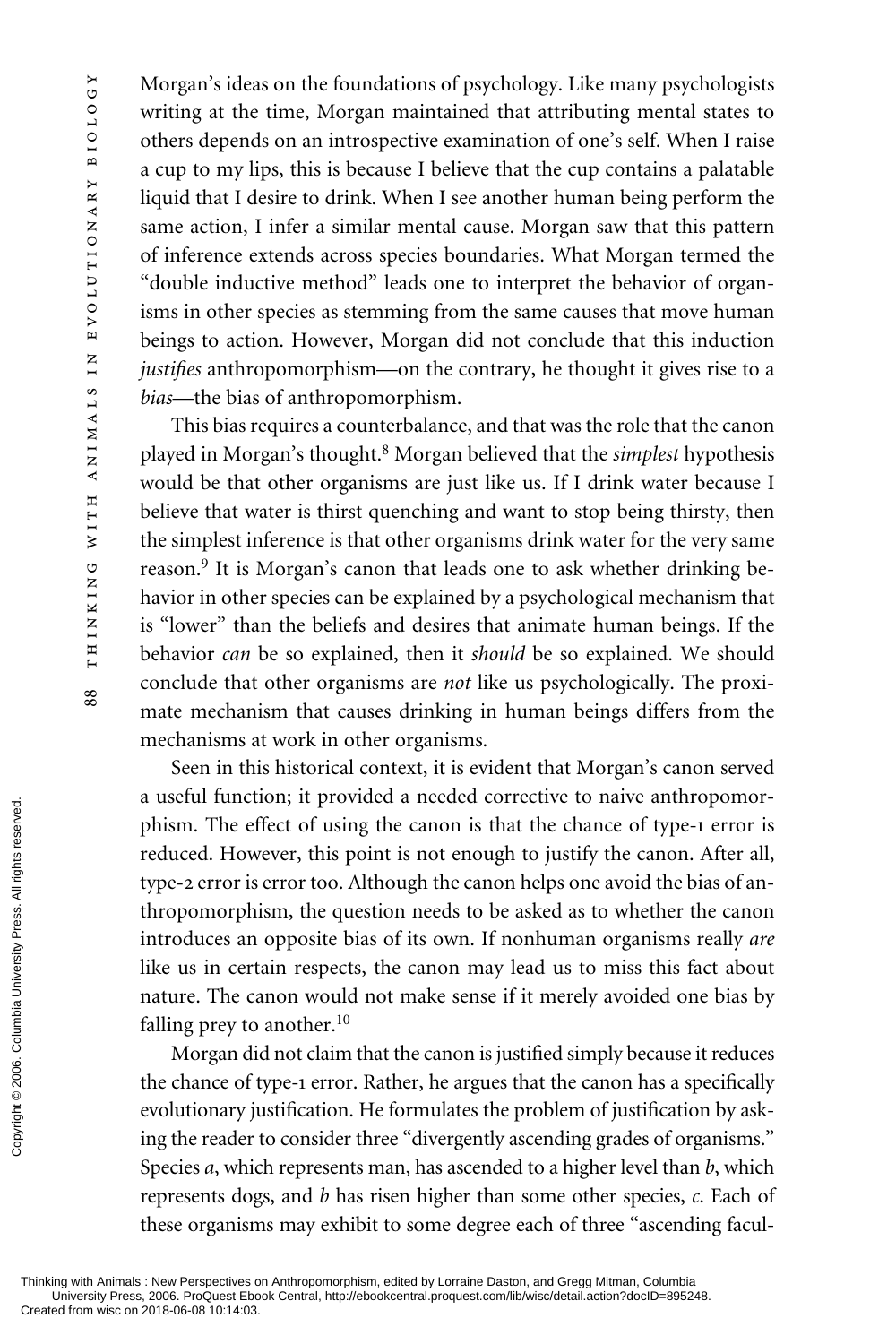ties or stadia in mental development," numbered 1, 2, and 3. For example, 2 might be sense perception, and 3 might be the ability to reason abstractly. How much will these three faculties be developed in the three species? Morgan describes three possible patterns by which psychological faculties might be distributed across the three species; he called each distribution pattern a "method." I've reproduced his graphical representation (Morgan, *An Introduction to Comparative Psychology*, 56) of the problem in figure 1.

Morgan calls the first possibility the "Method of Levels." Here, "the faculties or stadia are of constant value. In the diagram, *b* has not quite



4 . 1 The three "methods" that Morgan discusses whereby three MENTAL FACULTIES  $(1, 2, 3)$  MIGHT BE DISTRIBUTED AMONG THREE SPE-CIES  $(A, B, C)$ .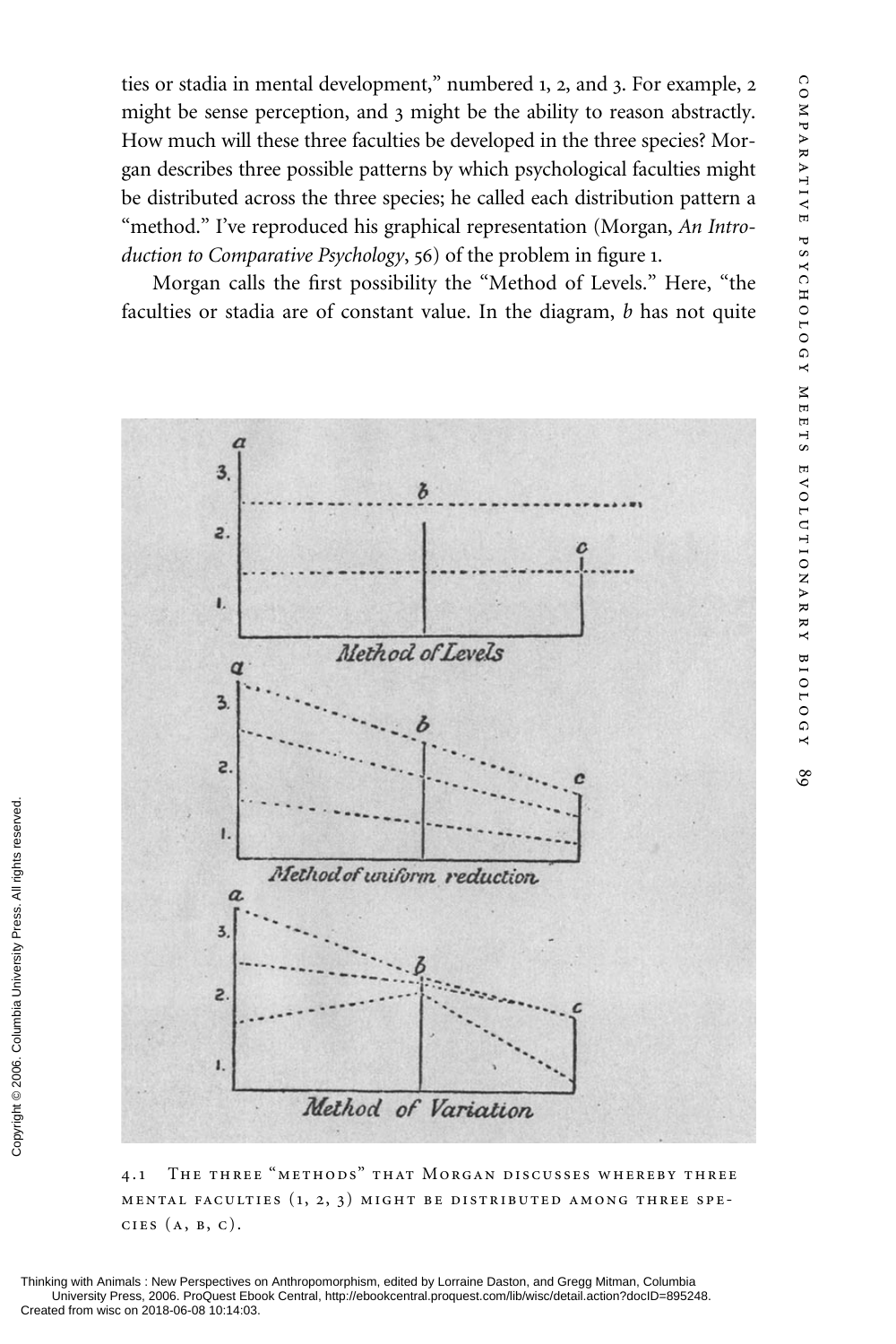reached the level of the beginning of the third or highest faculty, while *c* has only just entered upon the second stadium" (57). The method of levels apparently says that an organism must attain a certain level of development of a lower faculty before it can have any trace whatever of a higher faculty. The second alternative Morgan dubs the "Method of Uniform Reduction." In this arrangement, "in both *b* and *c* we have all three faculties represented in the same ratio as in *a*, but all uniformly reduced" (57). The idea here is that a lower organism has all the faculties that a higher organism possesses but has them developed to a lesser extent. The third alternative is the "Method of Variation," "according to which any one of the faculties 1, 2, or 3, may in *b* and *c* be either increased or reduced relative to its development in *a*" (57). This pattern seems to be the least constraining of the three; evidently, the method of variation is the method of *anything goes*. Morgan summarizes how these methods differ by asking us to suppose that

*b* represents the psychic stature of a dog. Then, according to the interpretation on the method of levels, he possesses the lowest faculty (1) in the same degree as man; in faculty (2) he somewhat falls short of man; while in the highest faculty (3) he is altogether wanting. According to the interpretation on the method of uniform reduction he possesses all the faculties of man but in reduced degree. And according to the interpretation on the method of variation he excels man in the lowest faculty, while the other two faculties are both reduced but in different degrees. (57)

Morgan then asserts that the process of evolution by natural selection entails that "it is the third method . . . which we should expect *a priori* to accord most nearly with observed facts." He notes that "in the diagram by which the Method of Variation is illustrated, the highest faculty 3 is in *c* reduced to zero;" the total absence of higher faculties in lower organisms is entirely possible. This point allows him to bring his argument for the canon to its conclusion. If the method of variation is correct, then "any animal may be at a stage where certain higher faculties have not yet been evolved from their lower precursors; and hence we are logically bound not to assume the existence of these higher faculties until good reasons shall have been shown for such existence" (59). It is here that we can see the slippage in Morgan's logic. The method of variation does say that it is possible for an organism to have lower but not higher faculties. However, the method also allows for the possibility that an organism will have a higher faculty but not a lower one and also for the possibility that it will have both. Given that Morgan's canon instructs us to take an *asymmetric* attitude towards From their bookstrategy and the exist of the media of the media of the media of the reduced to zer entirely possible to its conclusion may be at a state from their low sume the exist been shown for in Morgan's lower that M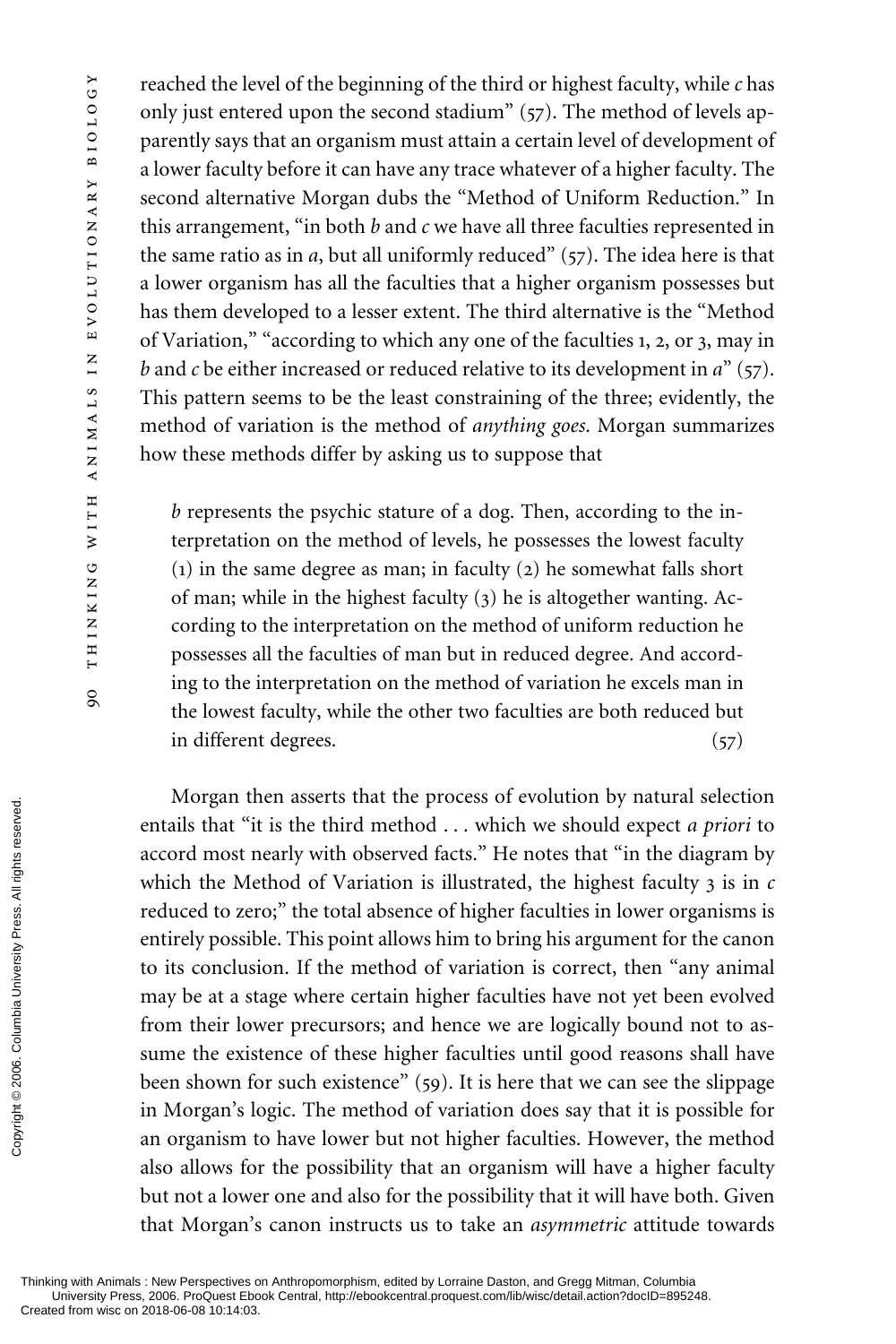anthropomorphism and anthropodenial, the principle cannot be justified by the method of variation, which postulates *no asymmetry at all* in the evolutionary process.

Notice the exact wording that Morgan chooses; he says that "we are logically bound *not to assume the existence* of these higher faculties" without evidence for their existence. But what he needs to show is that we are logically bound to assume the nonexistence of these higher faculties if we lack evidence for their existence. Not assuming the existence of something (agnosticism) is a different matter from assuming its nonexistence (atheism). The wording that Morgan chooses is unobjectionable if we interpret it carefully; indeed, it is just an instance of the general claim that we should not assume the existence of *anything* unless we have evidence. However, this wording does not entail an asymmetry between higher and lower; it would be equally correct to say that "we are logically bound not to assume the existence of *lower* faculties" in a nonhuman organism without evidence for their existence. Modern comparative psychologists sometimes put this point by saying that absence of evidence is not the same as evidence of absence.

In addition to this gap in Morgan's reasoning, it also is unclear what Morgan means by "lower" and "higher." He applies these predicates both to species and to mental faculties. Human beings are "higher" than dogs, and abstract reasoning is a "higher" faculty than sense perception. Morgan's graphical representations give the impression that the "highness" of a species is the sum of the degrees of development of its separate faculties; however, Morgan never describes how these faculties can be rendered commensurable and then summed. If human beings have a greater ability in abstract reasoning than dogs, while dogs have greater sensory acuity than human beings, which species is "higher" overall?

Given that Morgan thought of himself as bringing Darwinian considerations to bear on comparative psychology, one might hope to find some help on this problem in Darwinian theory itself. However, here it is worth reflecting on the fact that Darwin once wrote himself a memo to never say "higher" and "lower."<sup>11</sup> This was no mere passing scribble; it characterized a deep and enduring implication of the hypotheses that Darwin developed. The theory of evolution by natural selection undermines the idea of a linear scale of nature in which each stage is higher or lower than every other. Darwin replaced the ladder with the tree; lineages diverge from each other and develop different adaptations that suit them to their peculiar conditions of life. In this framework, it makes no sense to ask whether one contemporary species is higher or lower than another.<sup>12</sup> Experimentation is the model of the column of the model of the model of the model of the model of the columbia Created from wisc on 2018-06-08 10:14:03. Created from wisc on 2018-06-08 10:14:03.

Morgan was very much in the grip of the Spencerian doctrine that evolution always marches from simple to complex.<sup>13</sup> To the degree that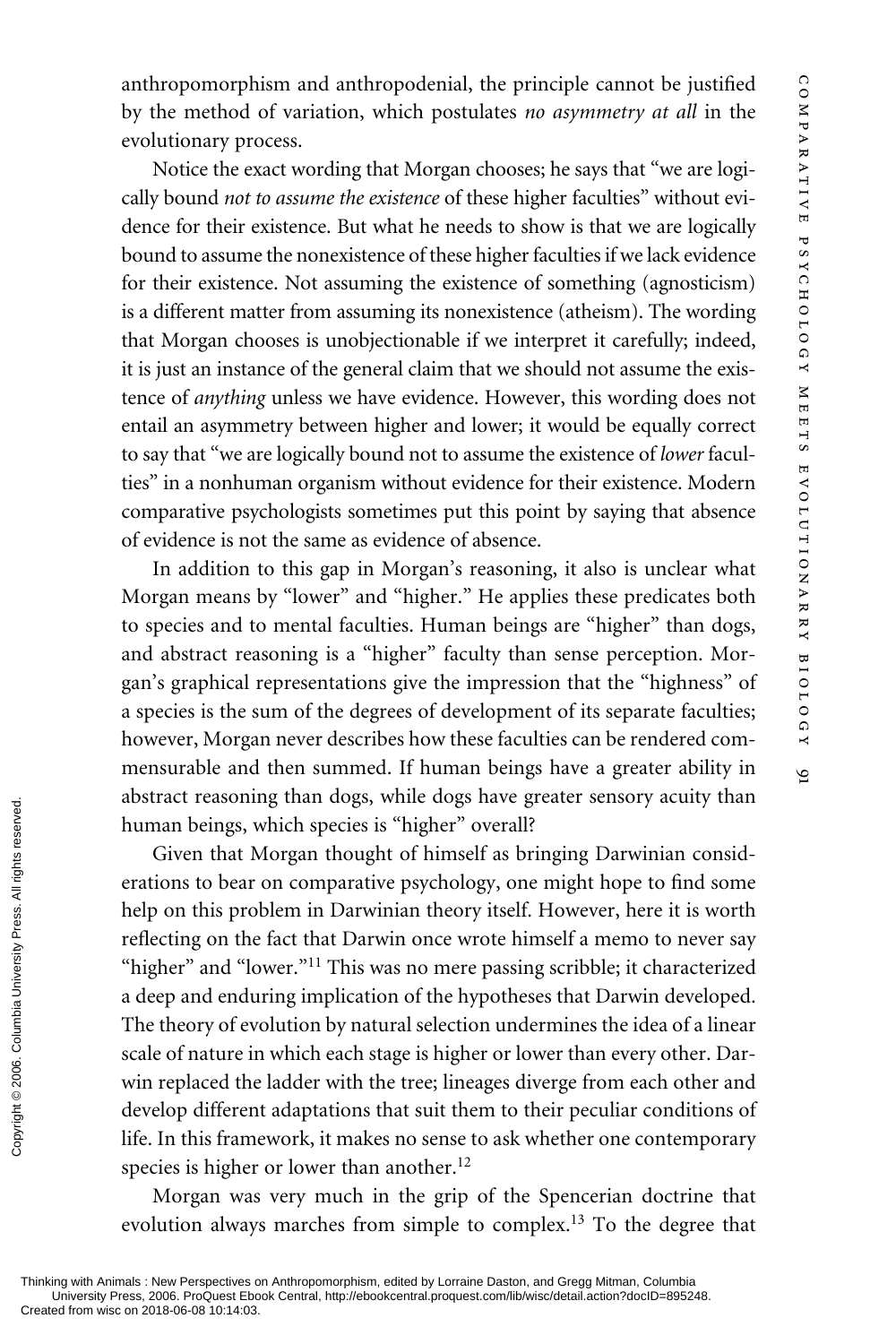the canon depends on this claim of directionality, the canon is in trouble. Although life started simple and thus had to show a net increase in complexity (it had nowhere to go but up), the history of life is peppered with cases of evolutionary simplification. For example, the evolution of parasites typically involves a transition from complex to simple as the parasite loses features found in its free-living ancestor. And even if we assume that evolution always moves from simpler to more complex traits, it still is unclear why human beings are "higher" than dogs. After all, we are not descended from present-day canines; rather, we and they have a common ancestor. The Spencerian idea guarantees only that descendants are "higher" (that is, more complex) than their ancestors.

Perhaps the closest that modern Darwinian theory comes to the distinction between "higher" and "lower" is the distinction between derived and ancestral character states. A lineage begins with a certain suite of characters, which we can call "the ancestral condition." When novelties evolve, we say that the new forms introduced into the lineage are "derived." It is left entirely open whether the derived form of a character is more complex than the ancestral form. In fact, the distinction between ancestral and derived characters is always relative to the portion of a lineage that one is considering. For example, consider a lineage in which species X is ancestral to species Y and Y is ancestral to species Z. Suppose that X lacks wings, Y has wings, and Z has no wings. If we are considering the portion of this lineage that goes from X to Y, winglessness is the ancestral condition; however, if we wish to talk about the part that goes from Y to Z, then wings are ancestral and winglessness is derived. Although it is easy to take on board the idea that the ancestral/derived distinction depends on which lineage one is discussing, it is perhaps less than intuitive to say that the lower/higher distinction has this sort of relativity. Given this, it is perhaps not surprising that "lower" and "higher" have largely lapsed from the language of evolutionary biology. Created from wisc on 2018-06-08 10:14:03.<br>Created from wisc on 2018-06-08 10:14:03.<br>Created from wisc on 2018-06-08 10:14:03.<br>Created from wisc on 2018-06-08 10:14:03.

The question I now wish to explore is whether Morgan's canon makes sense when "higher" and "lower" are replaced with "derived" and "ancestral." What is the status of the following "modernized" version of Morgan's canon:

In no case may we interpret an action as the outcome of the exercise of a derived psychical faculty, if it can be interpreted as the outcome of the exercise of an ancestral faculty.

Let's begin exploring this question by considering the problem depicted in figure 2. Here we see human beings and dogs as two tip species in a phylogenetic tree. We assume that the species at the root of the tree has the ancestral

Thinking with Animals : New Perspectives on Anthropomorphism, edited by Lorraine Daston, and Gregg Mitman, Columbia University Press, 2006. ProQuest Ebook Central, http://ebookcentral.proquest.com/lib/wisc/detail.action?docID=895248.<br>Created from wisc on 2018-06-08 10:14:03.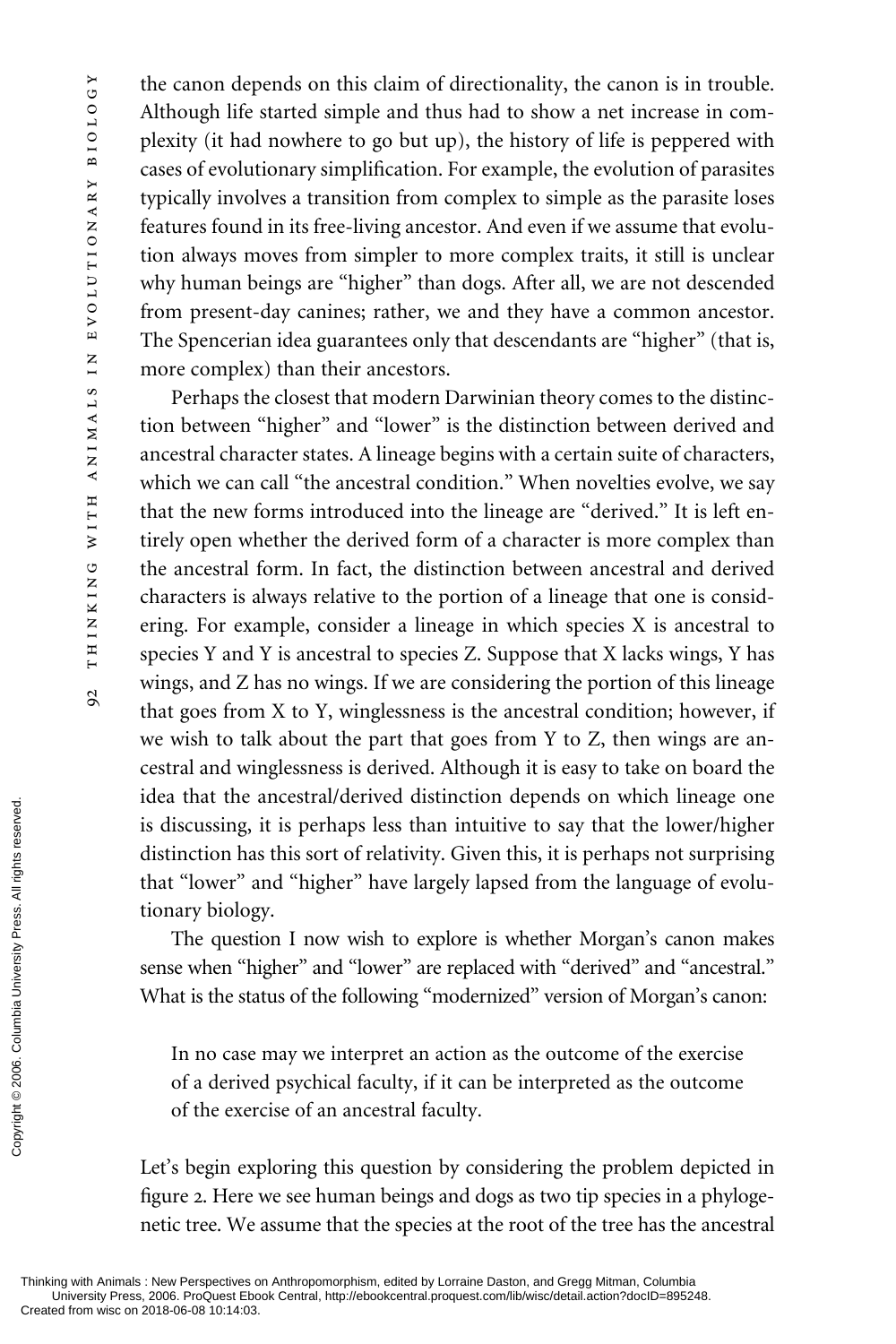93

state A and that human beings have the derived form D of the character. Our question is whether we should attribute D or A to dogs. This problem can be analyzed by using a standard idea in evolutionary biology—that the plausibility of rival hypotheses can be evaluated by considering how parsimonious they are. In this context, parsimony is measured by seeing how many changes in character state would have to occur under each of the competing hypotheses.<sup>14</sup> This way of thinking about parsimony is sometimes called "cladistic parsimony," to indicate that it is a principle that is specifically about phylogenetic trees ("clade" comes from the Greek word for "branch"); its connection with the broader and vaguer principle of parsimony (aka "Ockham's razor") is a matter of continuing discussion.

The point to notice about figure 2 is that the two possible assignments of character state to dogs are equally parsimonious. Whether we say that dogs have D (figure 2a) or that they have A (figure 2b), at least one change in character state must have occurred in the branches of the evolutionary tree. The location of this change is indicated by a "slash" through the relevant branch in the phylogenetic tree. In the problem we are considering, the modernized formulation of Morgan's canon is false—assigning dogs the ancestral character state is neither more nor less plausible than assigning them the derived state.

The analysis gets a little more complicated if we have additional information about the characteristics of species other than human beings. For example, in the three problems depicted in figure 3, we begin with information about the characteristics of human beings and other species, and we



4 . 2 Given just that human beings have the derived character STATE  $D$ ,  $(A)$  assigning the derived character state  $D$  to dogs AND (B) ASSIGNING THE ANCESTRAL CHARACTER STATE A TO DOGS ARE EQUALLY PARSIMONIOUS. CLADISTIC PARSIMONY DOES NOT DISCRIMINATE bet ween anthrop omorphism and anthrop odenial in this instance.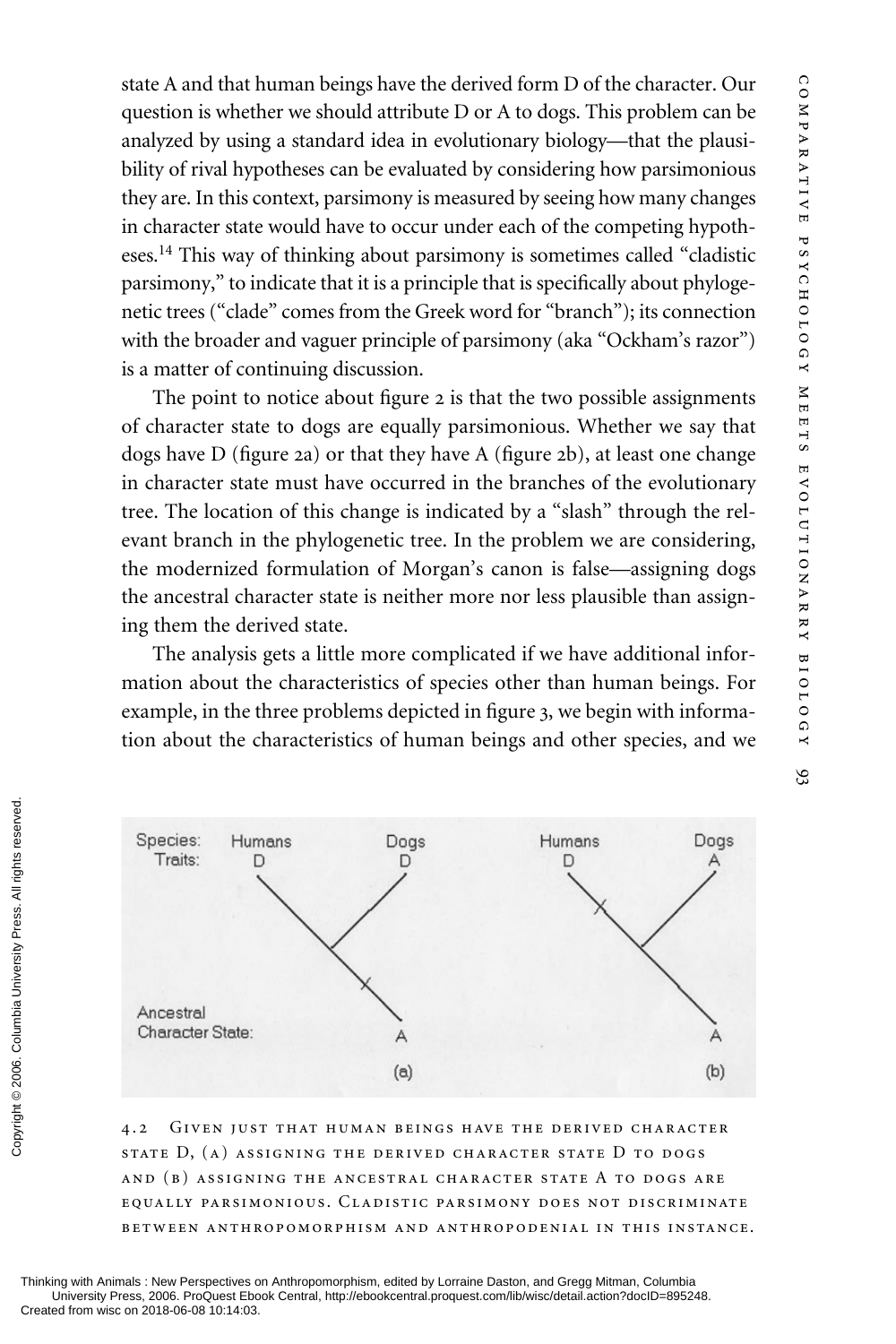

4.3 ASSUMING THAT HUMAN BEINGS (THE LEFT-MOST TIP SPECIES IN each tree) have the derived character state D, different assign-MENTS OF CHARACTER STATES TO DOGS-THE SPECIES INDICATED BY THE question mark—can sometimes differ in parsimoniousness if one has additional knowled ge of the character states of other, related species. See the text for details.

wish to use parsimony to assign a character state to dogs. In figure 3a, it is more parsimonious to hypothesize that dogs have the ancestral character state. In figure 3b, parsimony favors assigning the derived character state to dogs. In figure 3c, the two possible assignments are equally parsimonious. However, the inferences represented in figures 3a and 3b are not available in the problem we have been considering. In that problem, we are supposed to begin with just one "observation"—that human beings have the derived character state.<sup>15</sup> As we saw in figure 2, that single datum provides no help in deciding which character state to attribute to dogs.

All is not lost, however, in that cladistic parsimony *does* provide advice about a slightly different problem, which is depicted in figure 4.16 Let's suppose that human beings and dogs are both observed to exhibit some derived *behavior* B. This means that the root of the tree is in the state not-B. Parsimony favors regarding B as a homology (figure 4a) rather than as a homoplasy (figure 4b). A homology is a similarity inherited from a common ancestor; a homoplasy is a similarity that is the result of two or more independent derivations of the trait. So far we have said nothing about the proximate mechanisms (psychological or otherwise) that might be causing dogs and humans to produce this behavior. Let's call the psychological mechanism that human beings use to produce the behavior M, and let's suppose that an alternative mechanism, A, also could produce the behavior. Our question is whether we should attribute M or A to dogs. The two possibilities are depicted in figures 4c and 4d. Since the root of the tree is assumed to lack the behavior B, it follows that neither M nor A is present From the state of the state of the state of the state of the state of the state of the state of the state of the state of the state of the state of the state of the state of the state of the state of the state of the stat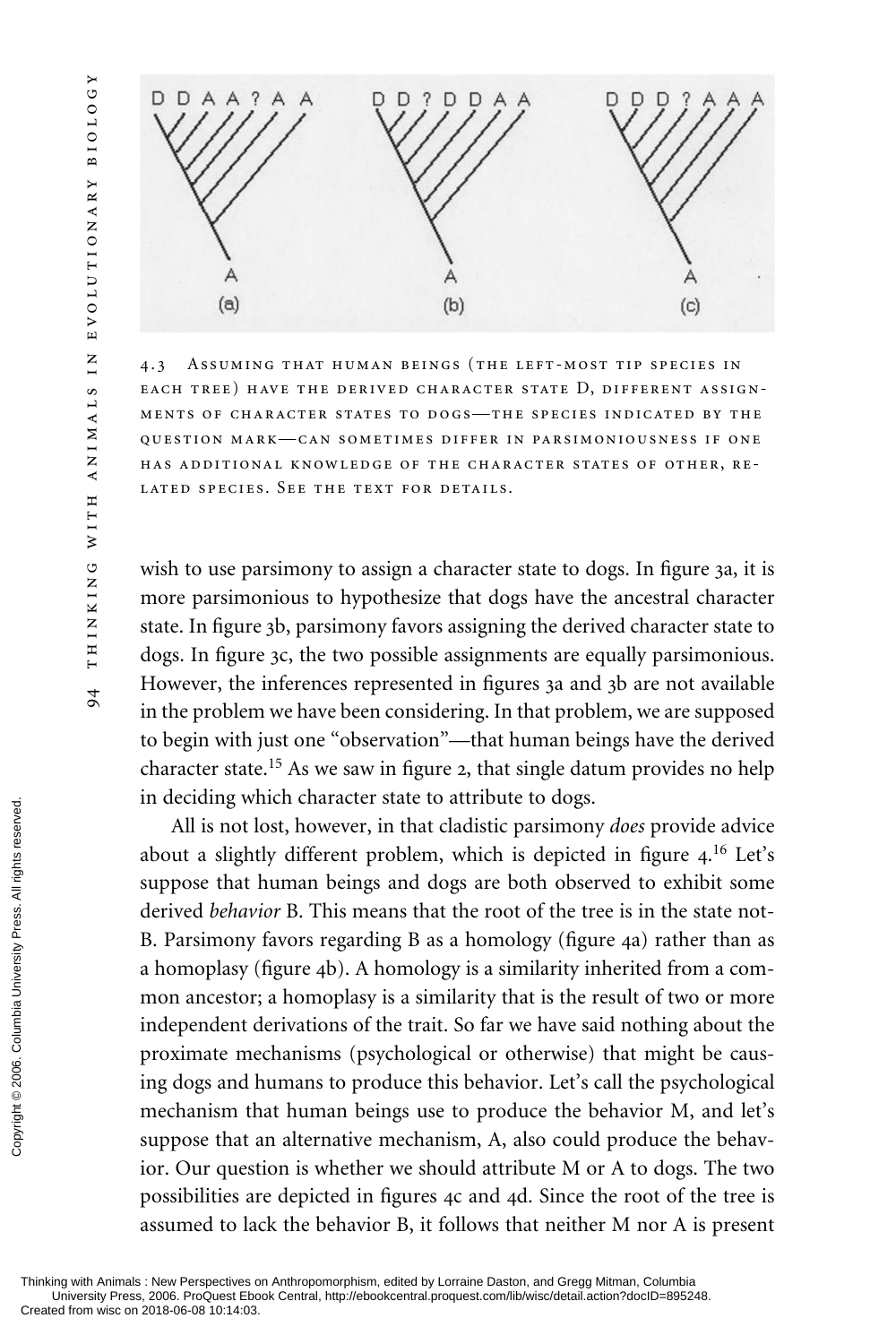

4.4 IF HUMAN BEINGS AND DOGS BOTH EXHIBIT A DERIVED BEHAVIOR B, then it is more parsimonious (a) to v iew the shared behav ior as a homolo g y than (b) to hy p othesize that it evolved independent-LY IN THE TWO LINEAGES. IN ADDITION, IT IS MORE PARSIMONIOUS  $(c)$ TO CONJECTURE THAT HUMAN BEINGS AND DOGS PRODUCE THE BEHAVIOR by using the same proximate mechanism M than (d) to claim that HUMAN BEINGS AND DOGS DEPLOY DIFFERENT PROXIMATE MECHANISMS. FROM THEN IT IS MORE IS THEN IT IS MORE IS THEN IT IS MORE A HOMOLOGY THE LY IN THE TWO IS TO CONJECTURE BY USING THE SAME INCREDING A HUMAN BEINGS A HUMAN BEINGS A HUMAN BEINGS A HUMAN BEINGS A HUMAN BEINGS A HUMAN BEINGS

ancestrally. Given all this, it turns out that assigning M to dogs (4c) is more parsimonious than assigning A to dogs (4d). Parsimony, in this instance, favors anthropomorphism, just as Morgan claimed.

It is important to understand this conclusion in the right way. Cladistic parsimony does not provide a blanket justification for attributing human characteristics to nonhuman organisms. This is the lesson of figure 2. However, figure 4 represents a more specific problem in which parsimony does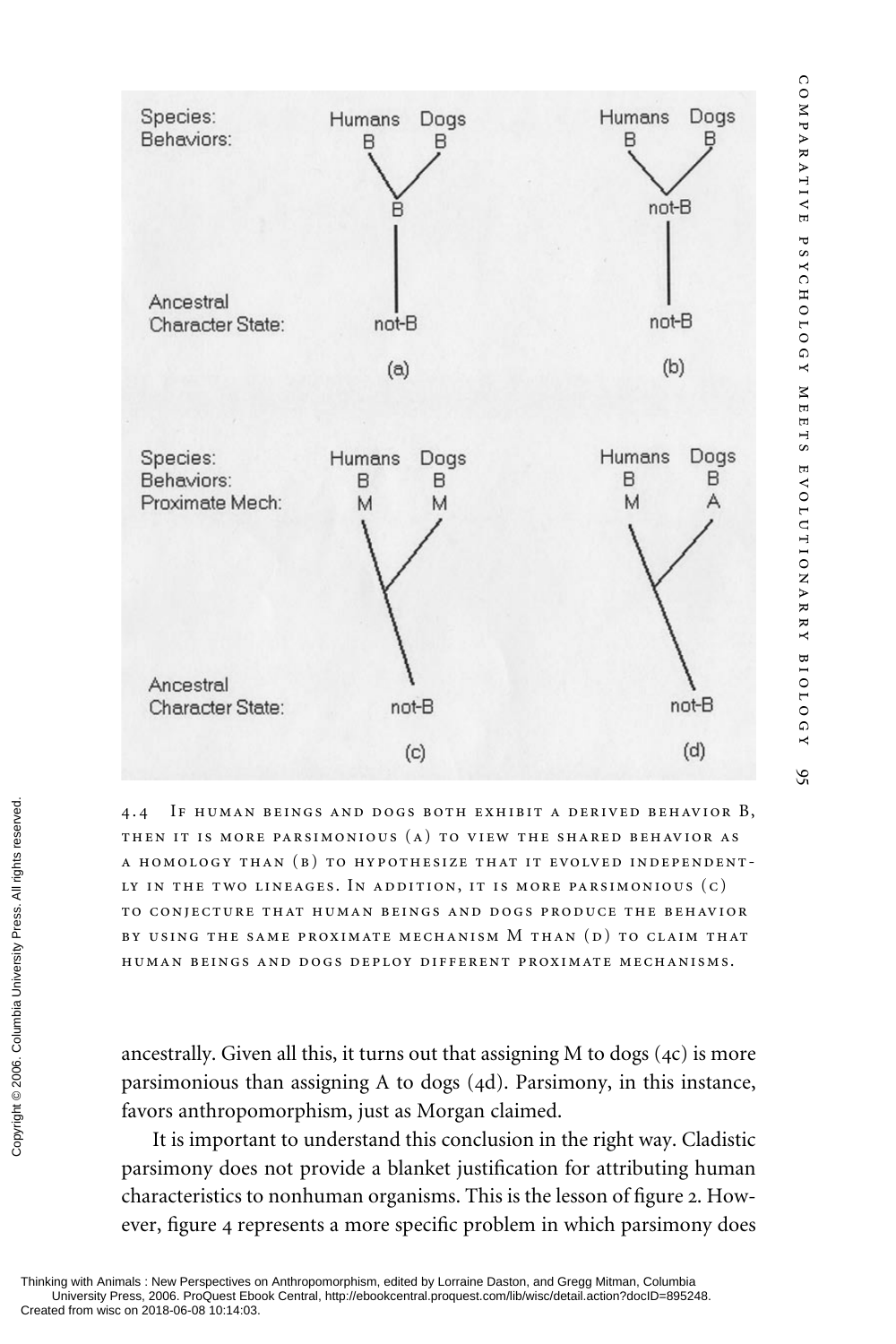favor anthropomorphism over anthropodenial. *If two derived behaviors are homologous, then the hypothesis that they are produced by the same proximate mechanism is more parsimonious than the hypothesis that they are produced by different proximate mechanisms*.

An interesting feature of Morgan's canon is that it accords no special status to psychological characteristics. For Morgan, mental traits can be "higher" or "lower," but so too can features of respiration and digestion. Morgan's canon is a principle of comparative *biology*, not just of comparative *psychology*. In this sense, the cladistic analysis I have described is very much in the spirit of Morgan's approach. The principle of cladistic parsimony applies to any trait that evolves—to traits about the mind no less than to traits about digestion and respiration. However, once Morgan's terms "lower" and "higher" are replaced with the more scientifically coherent concepts of "ancestral" and "derived," the argument leads to a conclusion that differs from Morgan's. There is no presumption in favor of treating human beings as different from the rest of nature; on the contrary, there is a circumstance in which the presumption is precisely in the opposite direction.

Morgan's canon, in the modernized formulation I have supplied, conflicts with cladistic parsimony, but that does not settle whether cladistic parsimony is a valid principle of evolutionary reasoning. As noted, it is a principle that is widely used in evolutionary biology, though it must be added that its status is at present a matter of scientific debate. But regardless of the outcome of that debate, it seems clear that nothing like the reformulation of Morgan's canon that I have discussed will find a justification in evolutionary theory. There is no evolutionary presumption in favor of assuming that nonhuman organisms differ from human beings, either in terms of their mental or their nonmental characteristics.

Even though evolutionary theory offers no justification of Morgan's canon, it is possible that something like his principle can be given a nonevolutionary justification. Contemporary ethologists often invoke a "principle of conservatism," according to which we should prefer attributing "less sophisticated" abilities to nonhuman organisms over "more sophisticated" abilities when both would suffice to explain the behavior we observe.<sup>17</sup> Whether this principle discards Morgan's categories of "higher" and "lower" or merely supplies them with new labels is a question worth asking. Although it is not clear what "degrees of sophistication" means here, the use that ethologists make of the principle renders two of its elements unambiguous. The first is that attributing a nonmental faculty to an organism is supposed to be preferable to attributing a mental faculty when both are consistent with the observed behavior. And within the category of Thinking with Animals : New Perspectives on 2018-06-08 10:14:03.<br>
Created from wisc on 2018-06-08 10:14:03.<br>
Created from wisc on 2018-06-08 10:14:03.<br>
Created from wisc on 2018-06-08 10:14:03.

Thinking with Animals : New Perspectives on Anthropomorphism, edited by Lorraine Daston, and Gregg Mitman, Columbia University Press, 2006. ProQuest Ebook Central, http://ebookcentral.proquest.com/lib/wisc/detail.action?docID=895248.<br>Created from wisc on 2018-06-08 10:14:03.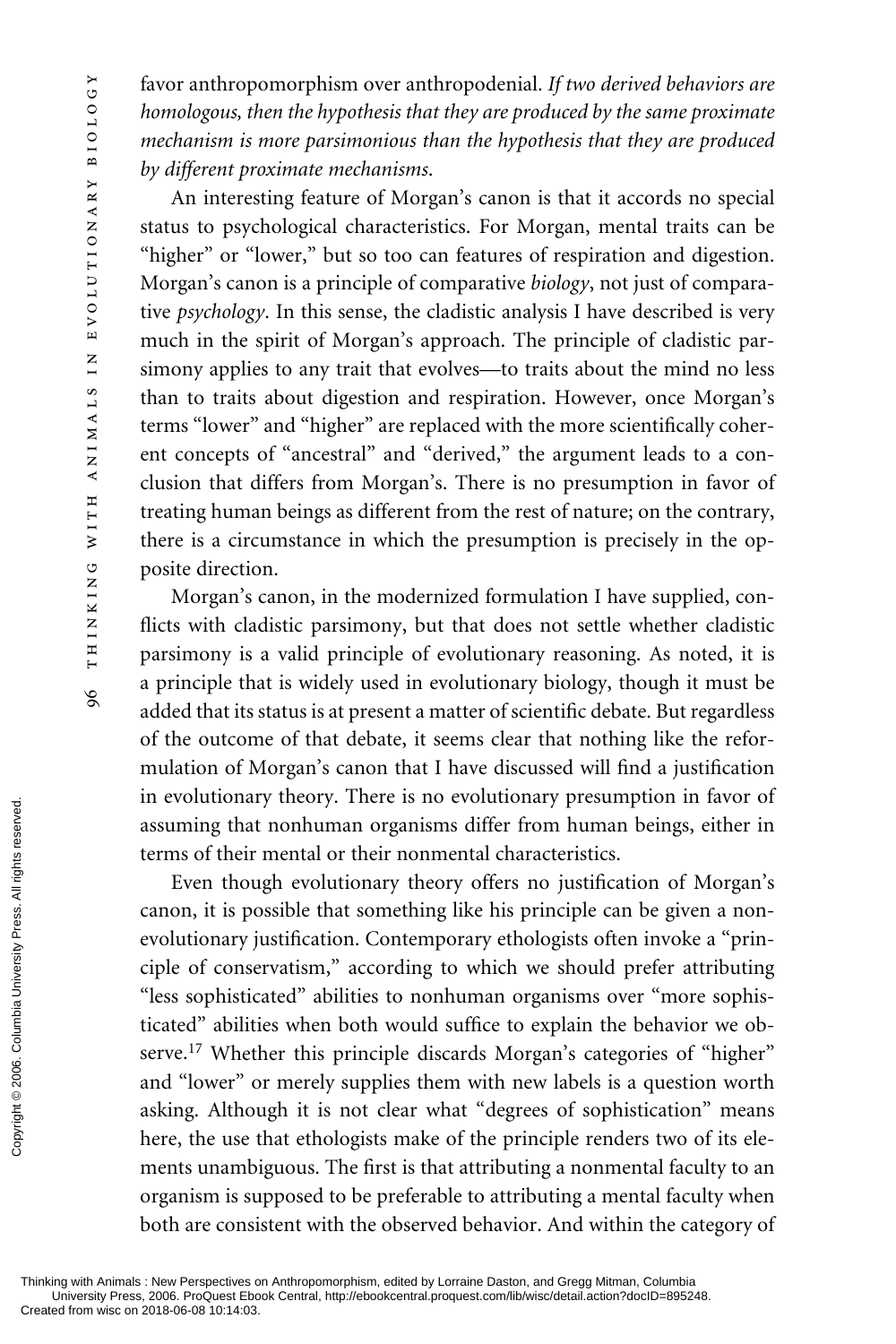mentalistic explanation, attributing fewer mental abilities to an organism is supposed to be preferable to attributing more. Contemporary ethologists, unlike Morgan, do not attempt to provide an evolutionary justification of their principle. In fact, they usually do not discuss what justifies it at all; they merely rely on its being intuitive.

Morgan's canon (both in Morgan's own formulation and in the one that uses the evolutionary concepts of derived and ancestral characters) and the principle of conservatism are maxims of "default reasoning." They say that some hypotheses should be presumed innocent until proven guilty, while others should be regarded as having precisely the opposite status. Perhaps these default principles deserve to be swept from the field and replaced by a much simpler idea—that we should not indulge in anthropomorphism *or* in anthropodenial until we can point to observations that discriminate between these two hypotheses. It is desirable that we avoid the type-1 error of mistaken anthropomorphism, but it also is desirable that we avoid the type-2 error of mistaken anthropodenial. However, the best way to minimize the risk of *both* types of error is not to embrace an a priori prejudice. The only prophylactic we need is empiricism.<sup>18</sup>

## notes

1. F. De Waal, "Anthropomorphism and Anthropodenial: Consistency in our Thinking About Humans and Other Animals," *Philosophical Topics* 27 (1999): 255–80.

2. Another application of the distinction between tough-mindedness and tendermindedness in science that William James drew in his book *Pragmatism* may be found in the ongoing debate in evolutionary biology concerning group selection. Those sympathetic to group selection are often portrayed by their critics as naive sentimentalists who see nature through rose-colored glasses; those same critics congratulate themselves on their willingness to stare nature's dark side full in the face. For discussion, see E. Sober and D. Wilson, *Unto Others: The Evolution and Psychology of Unselfish Behavior* (Cambridge, Mass.: Harvard University Press, 1999).

3. C. Lloyd Morgan, *An Introduction to Comparative Psychology,* 1st ed. (London: Walter Scott, 1894), 53. In the book's second edition Morgan rephrases the canon and then adds an important clarification; C. Lloyd Morgan, *An Introduction to Comparative Psychology,* 2nd edition, (London: Walter Scott, 1903): "To this, however, it should be added, lest the range of the principle be misunderstood, that the canon by no means excludes the interpretation of a particular activity in terms of the higher processes if we already have independent evidence of the occurrence of these higher processes in the animal under observation." Exercise the contract of the contract of the served from wisc on 2018-06-08 10:14:03.<br>Created from wisc on 2018-06-08 10:14:03.<br>Created from wisc on 2018-06-08 10:14:03.<br>Created from wisc on 2018-06-08 10:14:03.<br>Created fr

4. For a more detailed examination of how the ideas of common ancestry and natural selection interact in evolutionary theory, see E. Sober and S. Orzack,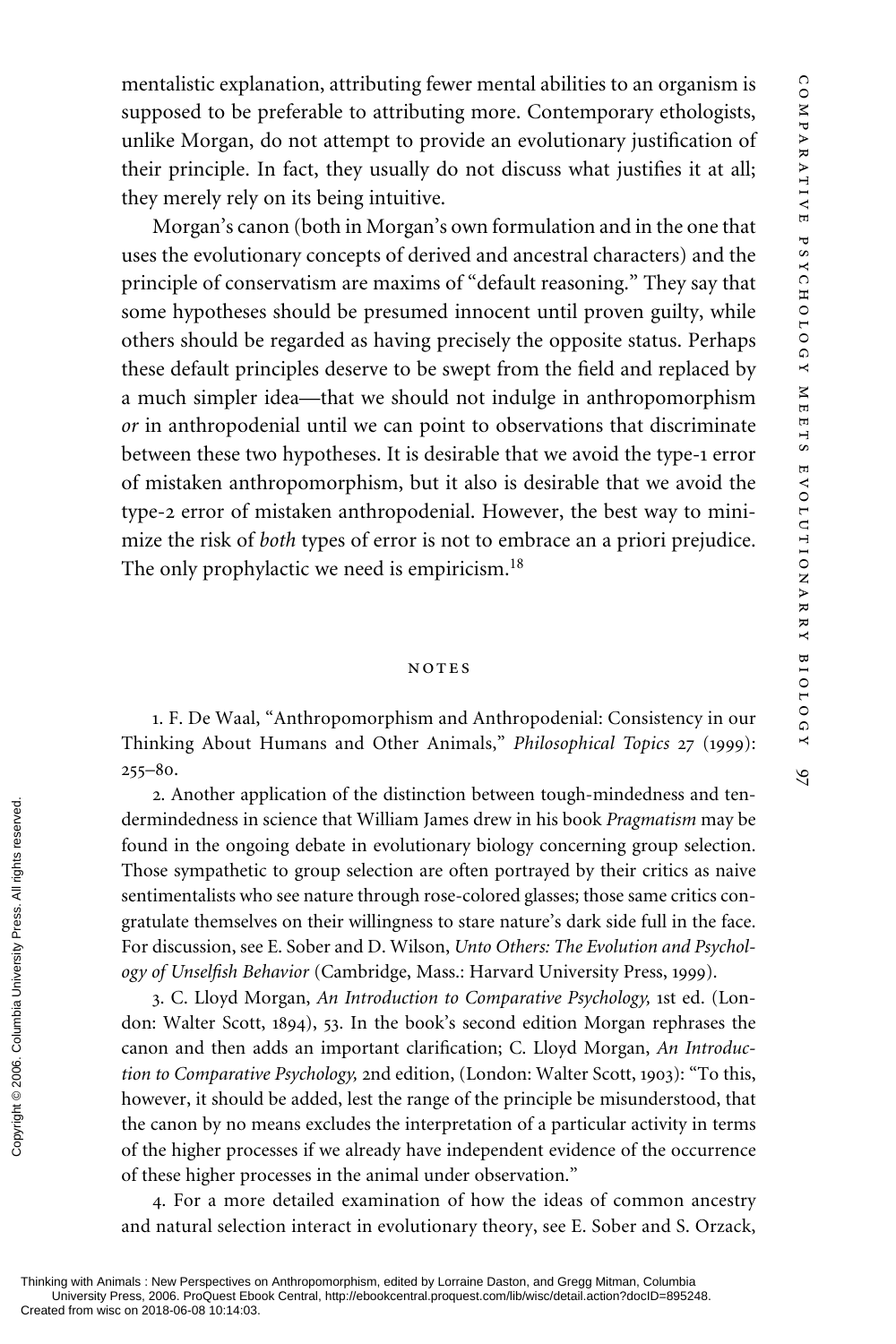**BIOLOGY**  t h i n k i n g w i t h a n i m a l s i n e v o l u t i o n a r y b i o l o g y EVOLUTIONARY  $\overline{a}$ ANIMALS  $\mathbb{H}$ Ë ₹  $\circ$ KIN  $\overline{1}$ **TH** 98 "Common Ancestry and Natural Selection," *Britsh Journal for the Philosophy of Science* 54 (2003): 423–37.

5. R. Richards, *Darwin and the Emergence of Evolutionary Theories of Mind and Behavior* (Chicago: University of Chicago Press, 1987).

6. Darwin, *The Descent of Man, and Selection in Relation to Sex* (1871; reprint, Princeton, N.J.: Princeton University Press, 1981), 1:67.

7. G. Gottlieb, "Comparative Psychology and Ethology," in *The First Century of Experimental Psychology*, ed. E. Hearst (Hilldale, N.J.: Lawrence Erlbaum, 1979), 150.

8. G. Burghardt, "Animal Awareness: Current Perceptions and Historical Perspective," *American Psychologist* 40 (1985): 912.

9. Even though Morgan thought that his canon *conflicted* with the principle of parsimony, his successors took precisely the opposite position, usually without even pointing out that their understanding of the canon differed from Morgan's. For example, B. Skinner, *The Behavior of Organisms* (New York: Appleton Crofts, 1938), 4, says "Darwin, insisting upon the continuity of mind, attributed mental faculties to subhuman species. Lloyd Morgan, with his law of parsimony, dispensed with them in a reasonably successful attempt to account for characteristic animal behavior without them." E. Boring, *History of Experimental Psychology* (New York: Appleton Century Crofts, 1950), 474, also says that the canon is a version of the razor but denies that the principle of parsimony is legitimate when the problem is to infer the mental capacities of nonhuman organisms. "Nature is notoriously prodigal," according to Boring, so "why should we interpret it only parsimoniously?" It is an interesting historical problem why Morgan's canon was transformed from a specifically Darwinian principle to a general methodological maxim and an interesting epistemological question whether this reformulation allows the principle to be justified.

10. Consider, for example, a principle that is the mirror image of Morgan's canon—that we should attribute higher mental faculties rather than lower ones, when both would account for the data. This maxim reduces the chance of type-2 error.

11. M. Ghiselin, *The Triumph of the Darwinian Method* (Berkeley: University of California Press, 1969), 70.

12. This is not to say that Darwin disavowed the idea of evolutionary progress; see D. Ospovat, *The Development of Darwin*'*s Theory* (Cambridge: Cambridge University Press, 1981), chapter 9. Sober discusses modern evolutionary theory's attitude towards this concept; see E. Sober, "Progress and Direction in Evolution," in *Progressive Evolution?* ed. J. Campell (Boston: Jones and Bartlett, 1994), 19–33; see also the essays in Matthew H. Nitecki, ed. *Evolutionary Progress* (Chicago: University of Chicago Press, 1988)*.* Created from wisc on 2018-06-08 10:14:03. Copyright © 2006. Columbia University Press. All rights reserved.

13. Gottlieb, "Comparative Psychology," 150; Boakes, *From Darwin to Behaviorism: Psychology and the Minds of Animals* (Cambridge: Cambridge University Press, 1984), 40.

14. For discussion, see E. Sober, *Reconstructing the Past: Parsimony, Evolution, and Inference* (Cambridge, Mass.: MIT Press, 1988); and E. Sober, "Reconstructing the Character States of Ancestors: A Likelihood Perspective on Cladistic Parsimony," *The Monist* 85 (2002): 156–76.